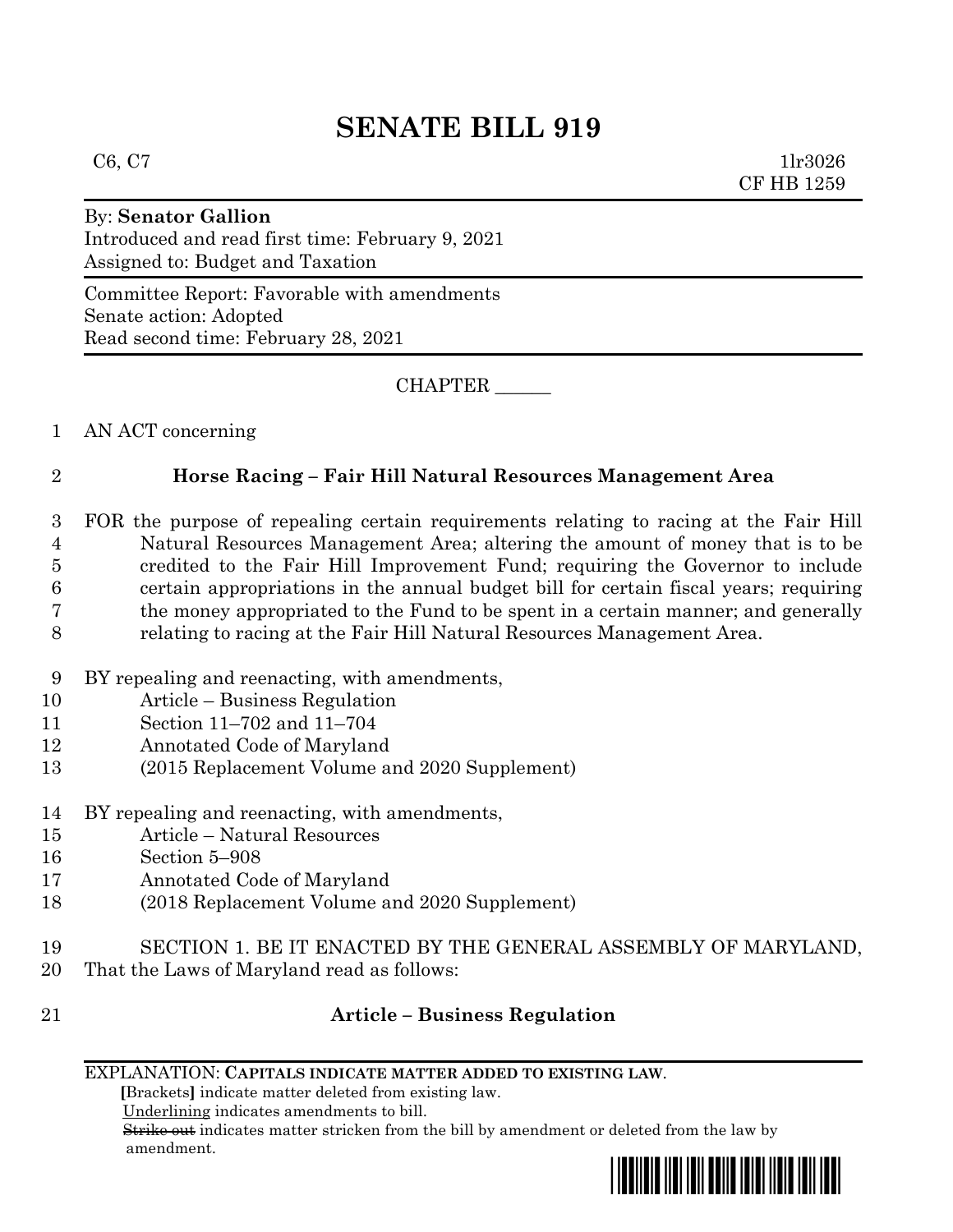## **SENATE BILL 919**

11–702.

 (a) (1) The Commission shall issue a license to the Cecil County Breeders' Fair, Inc., or its successor to hold racing on **[**at least 2 but**]** not more than 8 one–day race meetings a year for steeplechase, hurdle, or flat racing at the Fair Hill Natural Resources Management Area.

 (2) The racing shall be held on dates that the licensee chooses and the Commission approves.

 (b) In conjunction with this racing, an agricultural fair with livestock entered for exhibition **[**shall**] MAY** be held under the auspices of the State Fair Board on at least 1 racing day.

 (c) **[**For each racing day, the licensee shall offer at least 1 steeplechase or hurdle race for each flat race, but an additional flat race may be substituted for a steeplechase race or hurdle race that is not filled.

 (d)**]** An officer of the licensee may not receive a salary or dividends from racing allowed under this subtitle.

11–704.

- (a) (1) The licensee shall deduct from the handle:
- (i) all the breakage; and
- (ii) **AN AMOUNT NOT TO EXCEED** 25%.

 (2) **[**From the 25% that**] EXCLUDING THE BREAKAGE, OF** the **AMOUNT THE** licensee deducts from the handle, 9% **36% OF THAT AMOUNT [**of the handle**]** shall be paid to the Commission, which shall send it to the Comptroller to be credited to the Fair Hill Improvement Fund established in § 5–908 of the Natural Resources Article.

 (b) Money that remains after deductions are made under subsection (a) of this section shall be returned as winnings to successful bettors.

- 
- **Article – Natural Resources**
- 5–908.
- (a) In this section, "Fund" means the Fair Hill Improvement Fund.